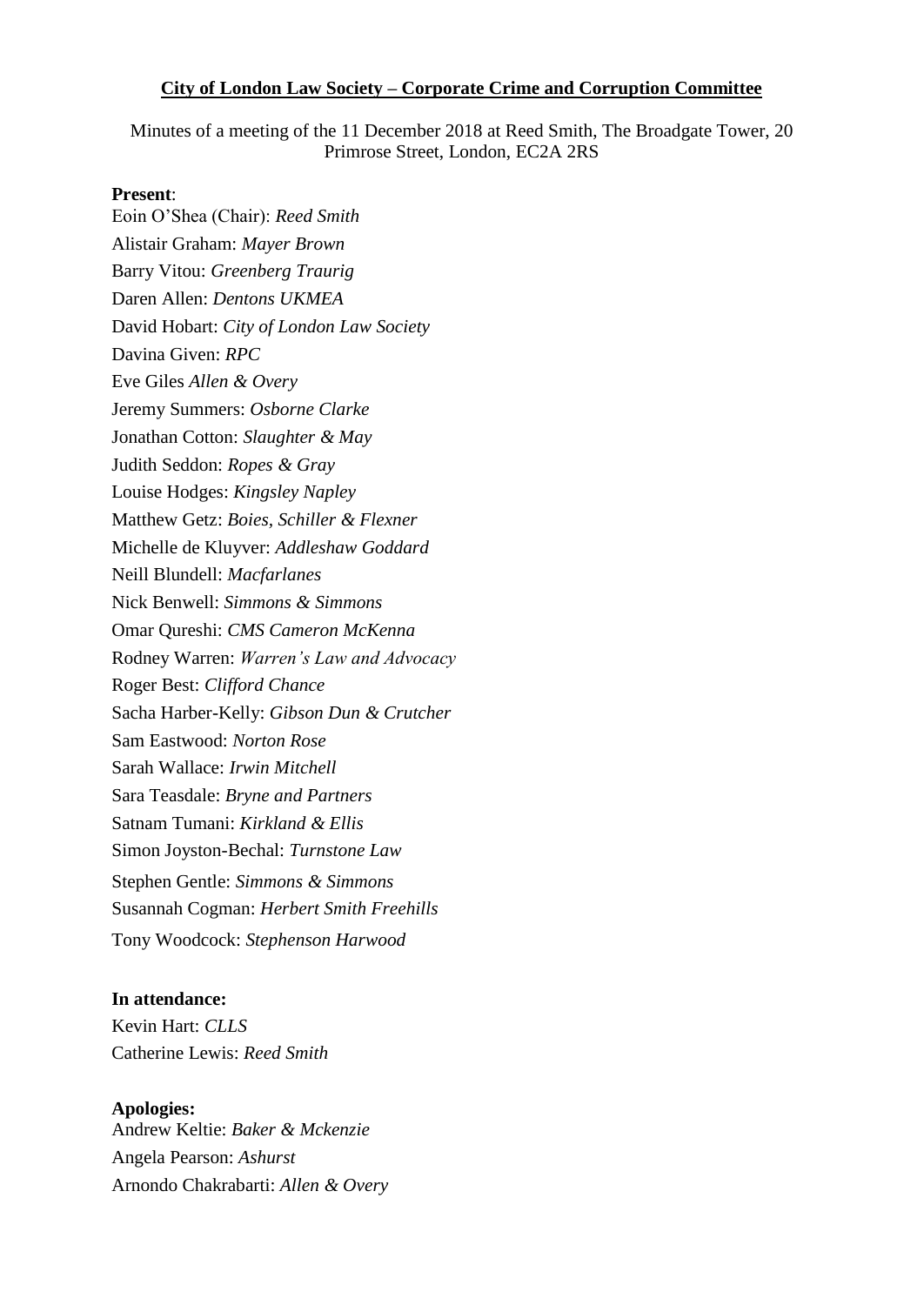Barry Donnelly: *Macfarlanes* Caroline Wojtylak: *Skadden, Arps, Slate, Meagher & Flom* David Corker: *Corker Binning* Jonathan Pickworth: *White & Case* Louise Delahunty: *Cooley* Marcus Thompson: *Kirkland & Ellis* Ryan Junck: *Skadden, Arps, Slate, Meagher & Flom* Satindar Dogra: *Linklaters*

# **1. Lisa Osofsky, Director, Serious Fraud Office**

Ms Osofsky, Director and Camilla da Silva, Head of Bribery and Corruption, at the Serious Fraud Office attended the first part of the meeting at the invitation of the Chair. There was a wide-ranging discussion between members and guests relating to the role and future of the SFO and various legal and practical issues relating to its work.

### **2. Apologies**

The Chair mentioned apologies received for non-attendance.

## **3. Minutes of the last meeting**

The Minutes of the last meeting (30 October 2018) were approved. The Chair directed that the Minutes be filed on the CLLS website 24 hours after the meeting, subject to Committee members sending any final comments on the draft.

### **4. Practice / Legal updates**

There was a discussion between members of various cases.

# **5. Upcoming consultations / legislation**

There was a discussion of the upcoming London International Disputes Week https://lidw.co.uk/ which is being supported by CLLS.

### **6. S.2 practices (other)**

The Chair explained that s.2 interview practices was a standing agenda item and he encouraged those in attendance to share (on an anonymous basis) any recent experiences of s.2 interviews and in particular any poor practices by investigators. The Committee agreed to, amongst other things, set up a working group to consider making representations to the SFO regarding interview good practice including attendances at interviews and the use of undertakings. Louise Hodges, Jeremy Summers, Sacha Harber-Kelly and Satnam Tumani agreed to form the working-group.

# **7. External Guest Speakers**